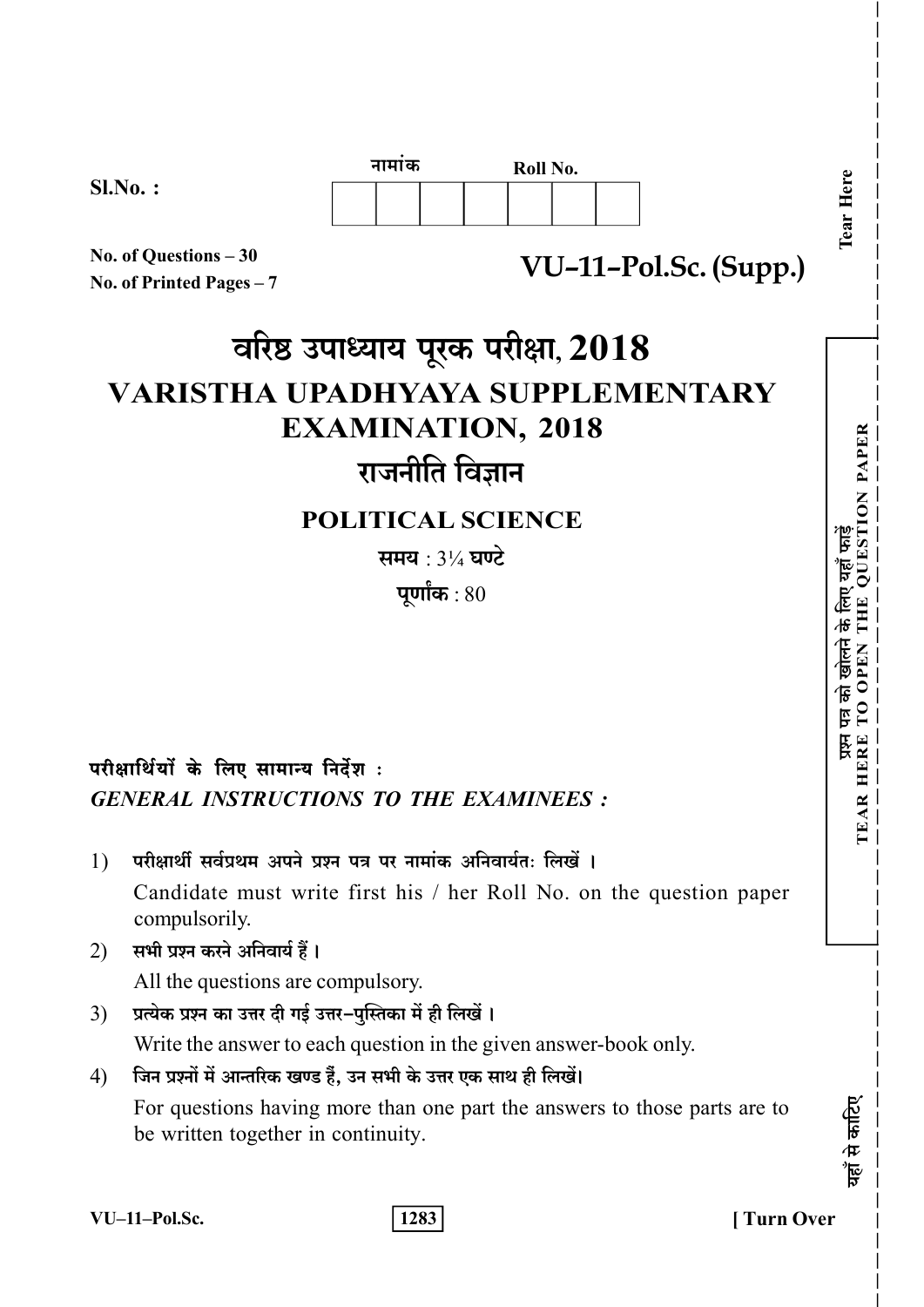प्रश्न पत्र के हिन्दी व अंग्रेजी रूपान्तर में किसी प्रकार की त्रुटि / अन्तर / विरोधाभास होने पर हिन्दी भाषा  $5)$ के प्रश्न को ही सही मानें।

 $\overline{2}$ 

If there is any error / difference / contradiction in Hindi & English versions of the question paper, the question of Hindi version should be treated valid.

| 6) | खण्ड           | प्रश्न संख्या | अंक प्रत्येक प्रश्न | उत्तर की शब्द सीमा                               |
|----|----------------|---------------|---------------------|--------------------------------------------------|
|    | $\mathbf{H}$   | $1 - 10$      | $\mathbf{1}$        | $20 \overline{\mathrm{m}}$ ब्द                   |
|    | ब              | $11 - 18$     | $\overline{2}$      | $40 \overline{\mathrm{m}}$ ब्द                   |
|    | स              | $19 - 27$     | $\overline{4}$      | $100$ शब्द                                       |
|    | द              | $28 - 30$     | 6                   | $200$ शब्द                                       |
|    | <b>Section</b> |               |                     | Q. Nos. Marks per question Words limit of answer |
|    | $\mathbf{A}$   | $1 - 10$      | $\mathbf{1}$        | 20 words                                         |
|    | B              | $11 - 18$     | $\overline{2}$      | 40 words                                         |
|    | $\mathcal{C}$  | $19 - 27$     | $\overline{4}$      | 100 words                                        |
|    |                |               |                     |                                                  |

#### प्रश्न क्रमांक 28 से 30 में आंतरिक विकल्प हैं।  $7)$

There are internal choices in Question Nos. 28 to 30.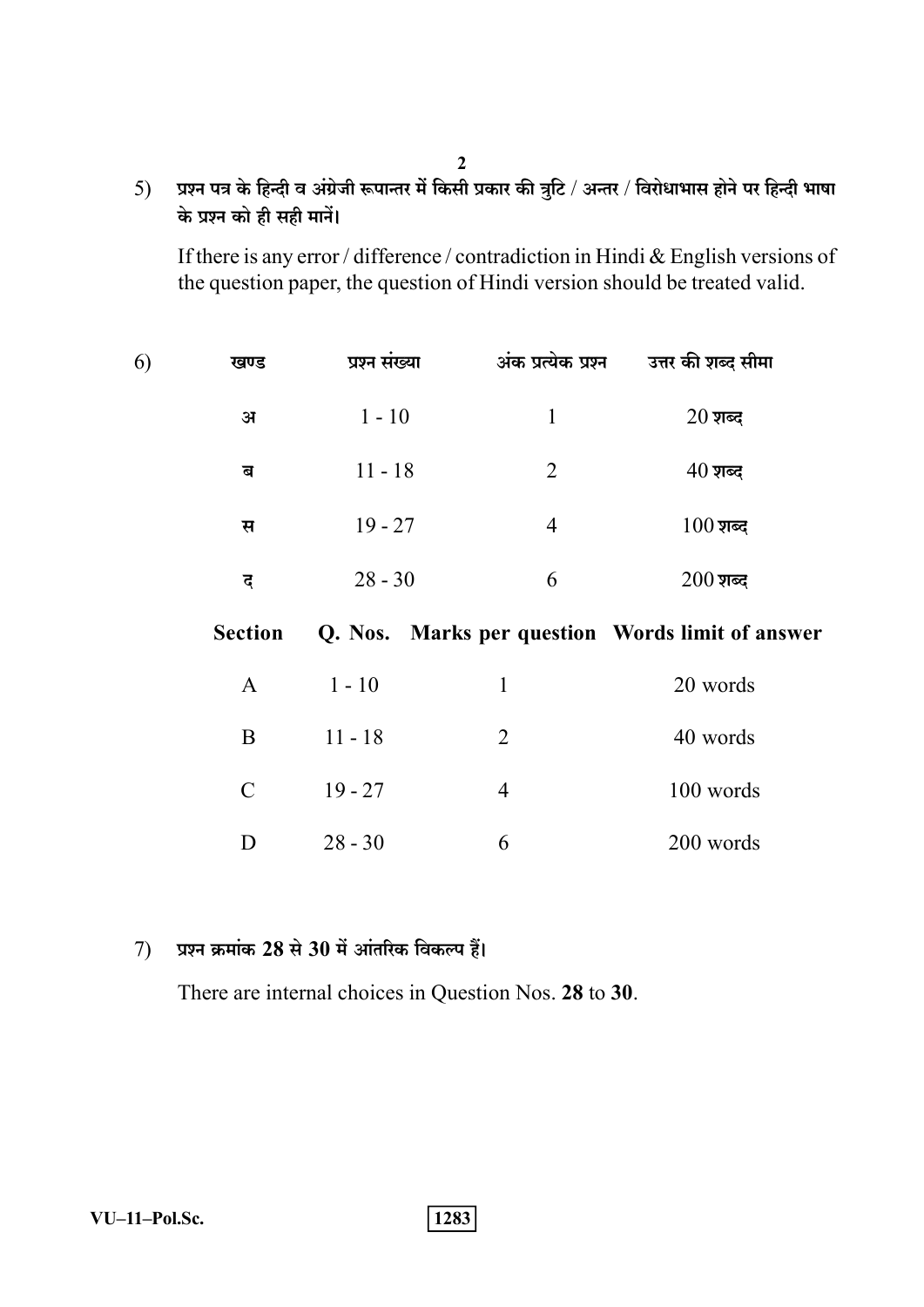## $\overline{\mathbf{3}}$ खण्ड - अ

## **SECTION - A**

#### 'अज्ञानता के पर्दे' के सिद्धान्त का प्रतिपादन किसने किया?  $1)$  $[1]$ Who propounded the doctrine of Veil of Ignorance"?

- ''जिन राज्यों में न्याय विद्यमान नहीं है वे केवल चोर उच्चकों की खरीद फरोख्त है'' किसका कथन है?  $2)$  $[1]$ "Set justice aside them and what are kingdoms but fair thievish purchases". - Who said this statement?
- 'राजनीतिक समाजीकरण' की सर्व प्रथम व्याख्या करने वाले विचारक कौन थे?  $3)$  $[1]$

Who was the first thinker to define the political socialisation?

'प्रत्यह्वान' से आप क्या समझते हैं?  $[1]$  $4)$ 

What do you mean by 'Recall'?

 $5)$ किस अनुच्छेद के तहत 6 से 14 वर्ष के सभी बच्चों को निशुल्क एवं अनिवार्य शिक्षा प्राप्त हो, की व्यवस्था राज्य का दायित्व है?  $[1]$ Under which Article, the state is responsible to provide free and compulsory education to all children of the age of 6 to 14 years? भारत में पंचायत राज व्यवस्था कब लागू की गई? 6  $[1]$ 

When was Panchayat Raj system implemented in India?

गणपूर्ति (कोरम) से क्या तात्पर्य है?  $7)$  $[1]$ 

What do you mean by Quorum?

**Turn Over**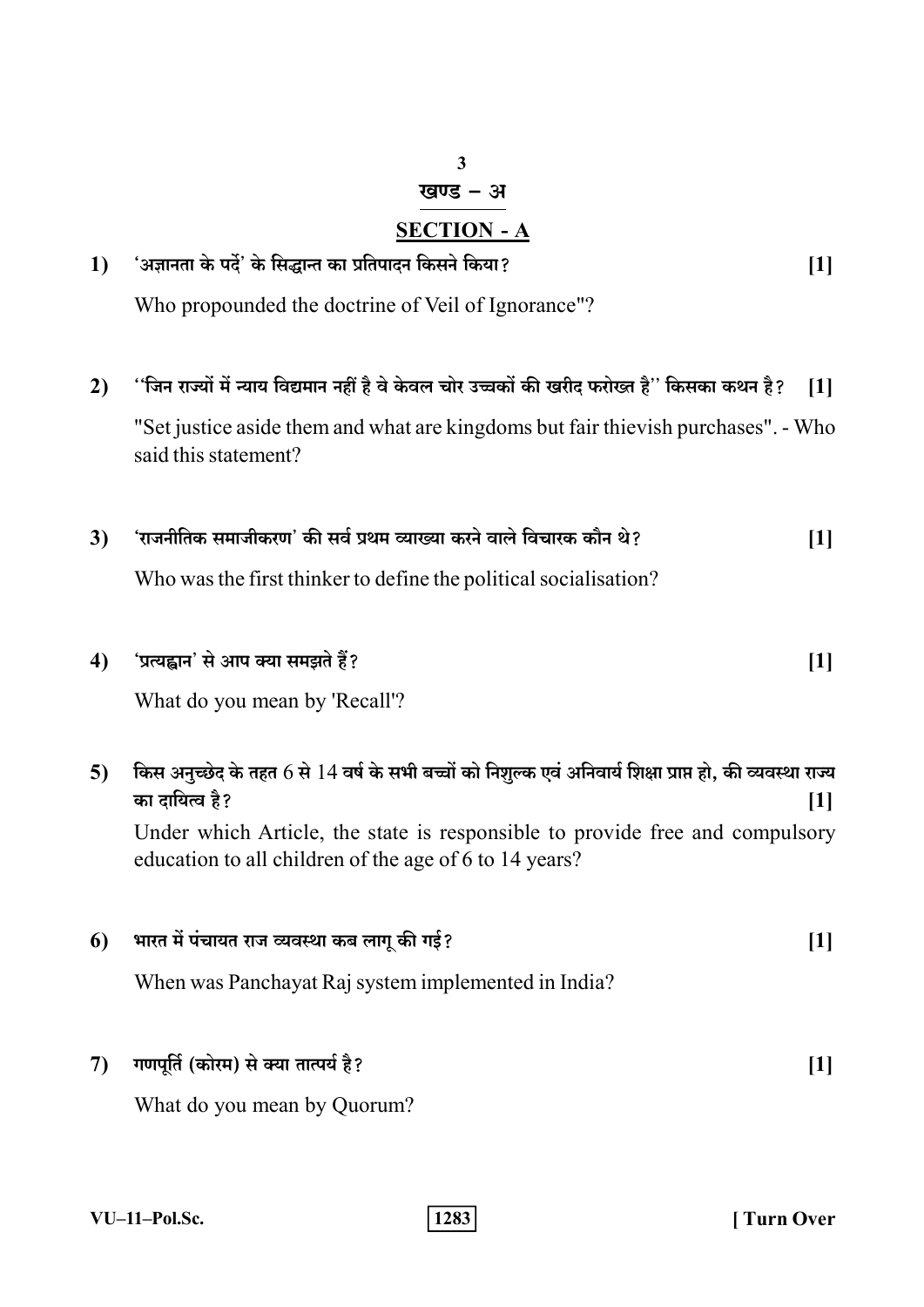| 8) | 4<br>किस विधेयक को पहले लोकसभा में ही रखा जाता है?                                                          | $[1]$               |
|----|-------------------------------------------------------------------------------------------------------------|---------------------|
|    | Which bill is put in Lok Sabha first?                                                                       |                     |
|    |                                                                                                             |                     |
| 9) | $SAFTA$ का पूरा नाम लिखिए।                                                                                  | $[1]$               |
|    | Write full name of SAFTA.                                                                                   |                     |
|    | $10$ ) वर्तमान में सार्क के कितने सदस्य देश है?<br>How many countries are members of SAARC at present time? | $[1]$               |
|    | खण्ड – ब                                                                                                    |                     |
|    | <b>SECTION - B</b>                                                                                          |                     |
|    | 11) नागरिक स्वतंत्रता का अर्थ संक्षेप में स्पष्ट कीजिये।                                                    | [2]                 |
|    | Explain the meaning of civil liberty in brief                                                               |                     |
|    |                                                                                                             |                     |
|    | 12) धर्म और नैतिकता में सम्बन्ध बताइये।                                                                     | $\lbrack 2 \rbrack$ |
|    | Write about relations between Religion and morality.                                                        |                     |
|    | 13) राजनीतिक संस्कृति के किन्ही दो प्रकारों को लिखिए।                                                       | $[2]$               |
|    | Write any two kinds of political culture.                                                                   |                     |
|    |                                                                                                             |                     |
|    | 14) 'आरम्यक' से क्या अभिप्राय है? समझाइये।                                                                  | $[2]$               |
|    | What do you mean by 'Initiative'? Explain.                                                                  |                     |
|    | 15) हिजरत क्या है? स्पष्ट करे।                                                                              | [2]                 |
|    | What is Hizrat? Explain.                                                                                    |                     |

 $VU-11-PoI.Sc.$ 

 $\boxed{1283}$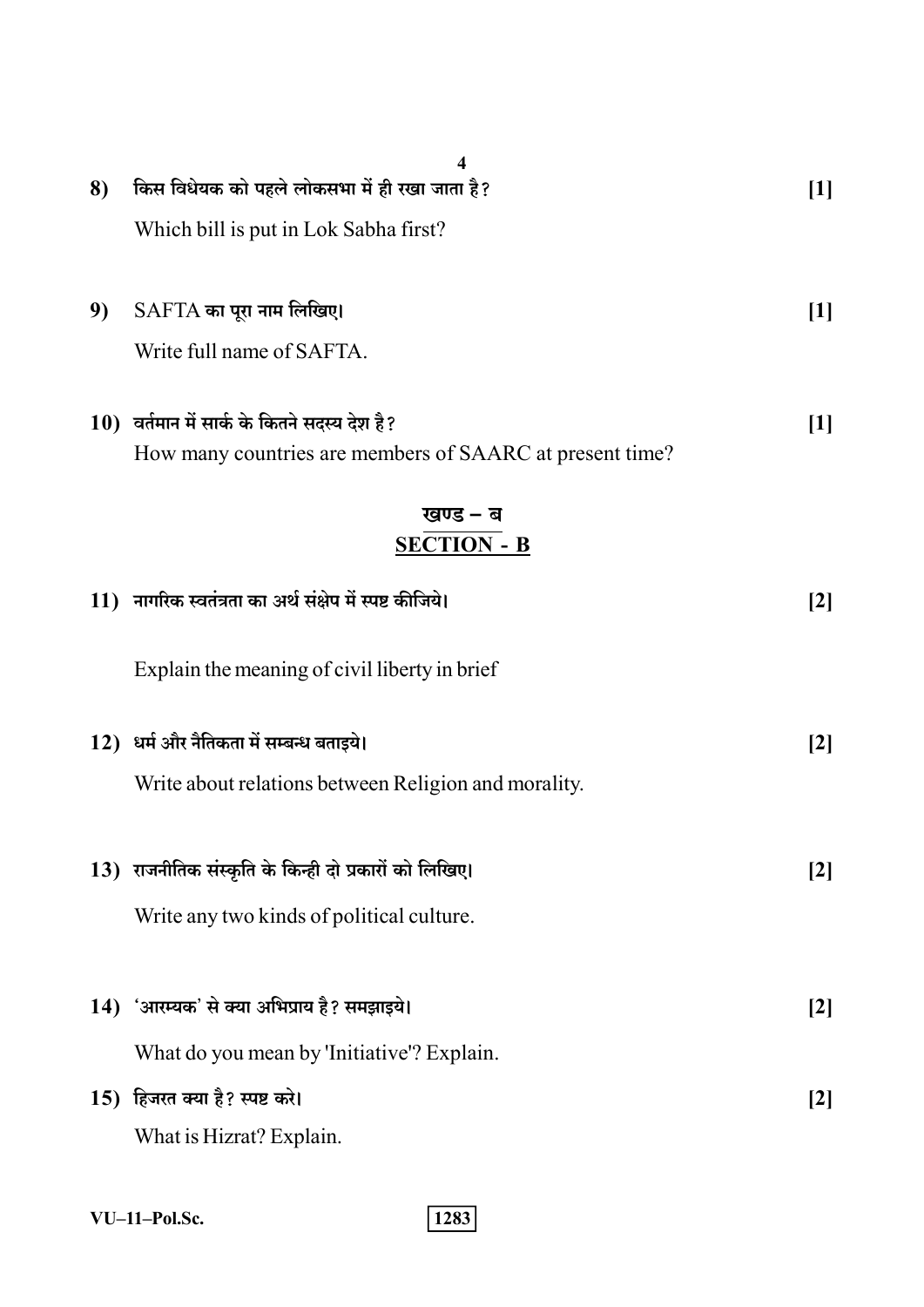$16$ ) सत्याग्रह की कोई दो विशेषताएँ लिखिए।

Write any two characteristics of Satyagraha.

#### 17) आपकी राय में लोकसभा अध्यक्ष के दो महत्वपूर्ण कार्य कौन से हैं?  $\lceil 2 \rceil$

In your view, what are two important functions of Lok Sabha Speaker?

18) क्या आप सहमत है कि प्रधानमंत्री संसद और केबीनेट के मध्य कड़ी का कार्य करता है? स्पष्ट कीजिये।  $\lceil 2 \rceil$ 

Do you agree that the Prime minister act as a link between the Parliament and Cabinet.

## खण्ड – स

### **SECTION - C**

- 19) आपके मतानुसार स्वतंत्रता के मार्ग में कौन-कौन सी बाधाएँ होती है? कोई चार को लिखो।  $[4]$ In your opinion what are the Hurdles in the way of liberty? Write any four.
- 20) आपके विचार में राजनीतिक संस्कृति के निर्धारक तत्व कौन से है? कोई चार लिखिए।  $[4]$ In your view what are the determinants of political culture? Write any four.
- 21) जल प्रदूषक एवं इनके प्रभावों को एक तालिका बनाकर दर्शाइए।  $[1+1+1+1=4]$

Show the water pollutants and their effects in a table.

22) लोकसभा अध्यक्ष के क्या कार्य है? कोई चार लिखिए।  $[1+1+1+1=4]$ 

What are the functions of Lok Sabha speaker? Write any four.

**Turn Over** 

 $\lceil 2 \rceil$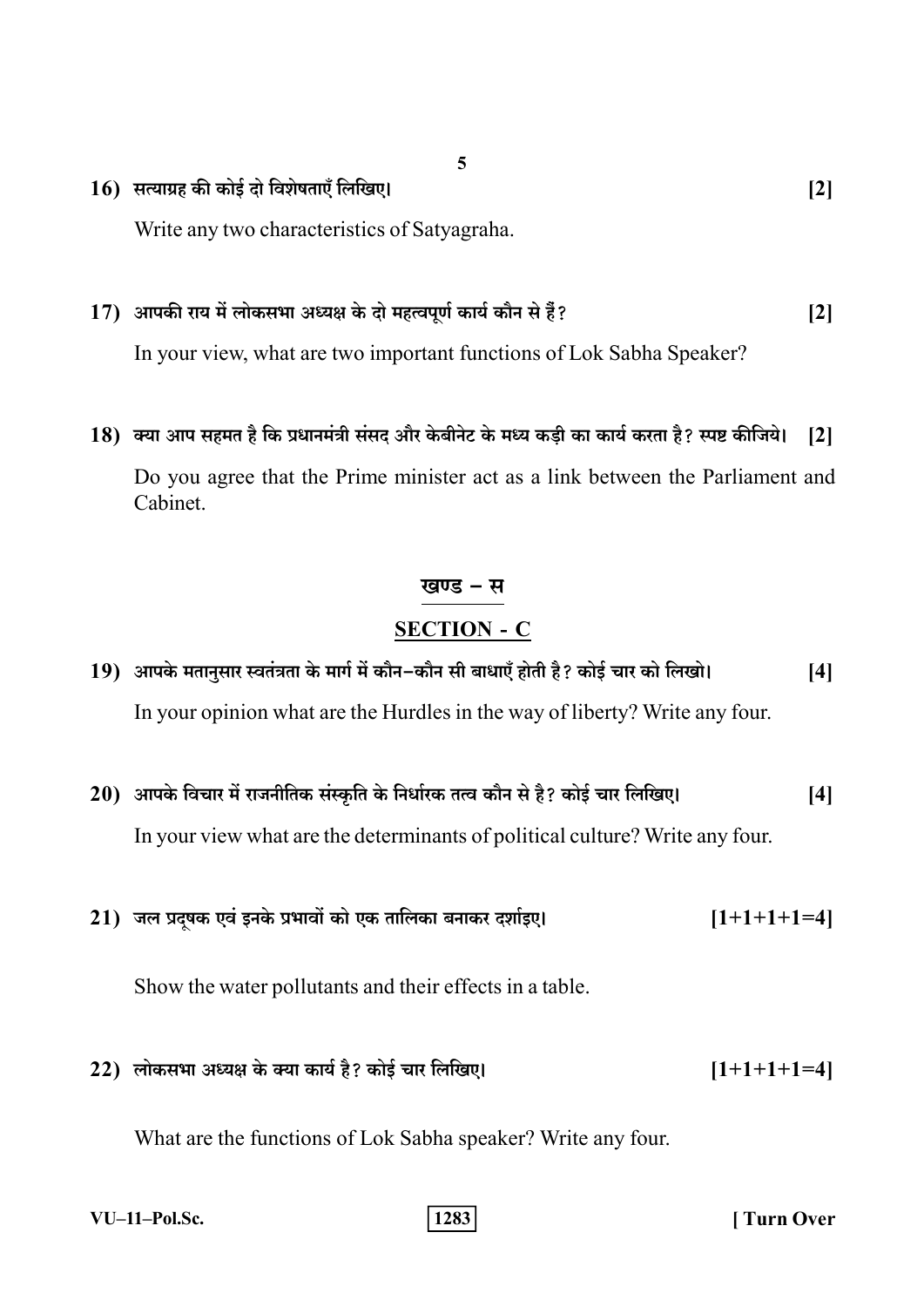- 6
- 23) आपके मतानुसार भारत का प्रधानमंत्री विश्व के शक्तिशाली शासनाध्यक्षों में से एक है। स्पष्ट कीजिये।  $[4]$ In your view Indian Prime Minister is one of the most powerful heads of the governments. Explain.
- 24) राज्य प्रशासन की कोई चार विशेषताएँ लिखिए।  $[4]$

Write any four characteristics of the state Administration.

## 25) भारतीय राजनीति में जातिवाद के सकारात्मक व नकारात्मक प्रभावों की तुलना कीजिये।  $[1+1+1+1=4]$

Compare between the positive and negative effects of casteism in the Indian politics.

26) साम्प्रदायिकता को दर करने के कोई चार सुझाव दीजिये।  $[1+1+1+1=4]$ 

Give any four suggestions to remove communalism.

27) आपके मतानुसार वर्तमान संदर्भ में गुटनिरपेक्ष आन्दोलन की क्या प्रांसगिकता है? स्पष्ट कीजिये।  $[1+1+1+1=4]$ 

According to your view what is the Relevance of Non-Aligned movement in present context? Explain it.

## खण्ड – द **SECTION - D**

| 28) गाँधीवाद क्या है? गाँधीवाद के प्रमुख स्त्रोतों की व्याख्या कीजिये। | $[1+5=6]$         |
|------------------------------------------------------------------------|-------------------|
| अथवा                                                                   |                   |
| गाँधीजी के ट्रस्टीशिप सिद्धान्त की व्याख्या कीजिये।                    | $\lceil 6 \rceil$ |

What is Gandhism? Explain the main sources of Gandhism.

#### $OR$

Explain Trusteeship theory of Gandhiji.

VU-11-Pol.Sc.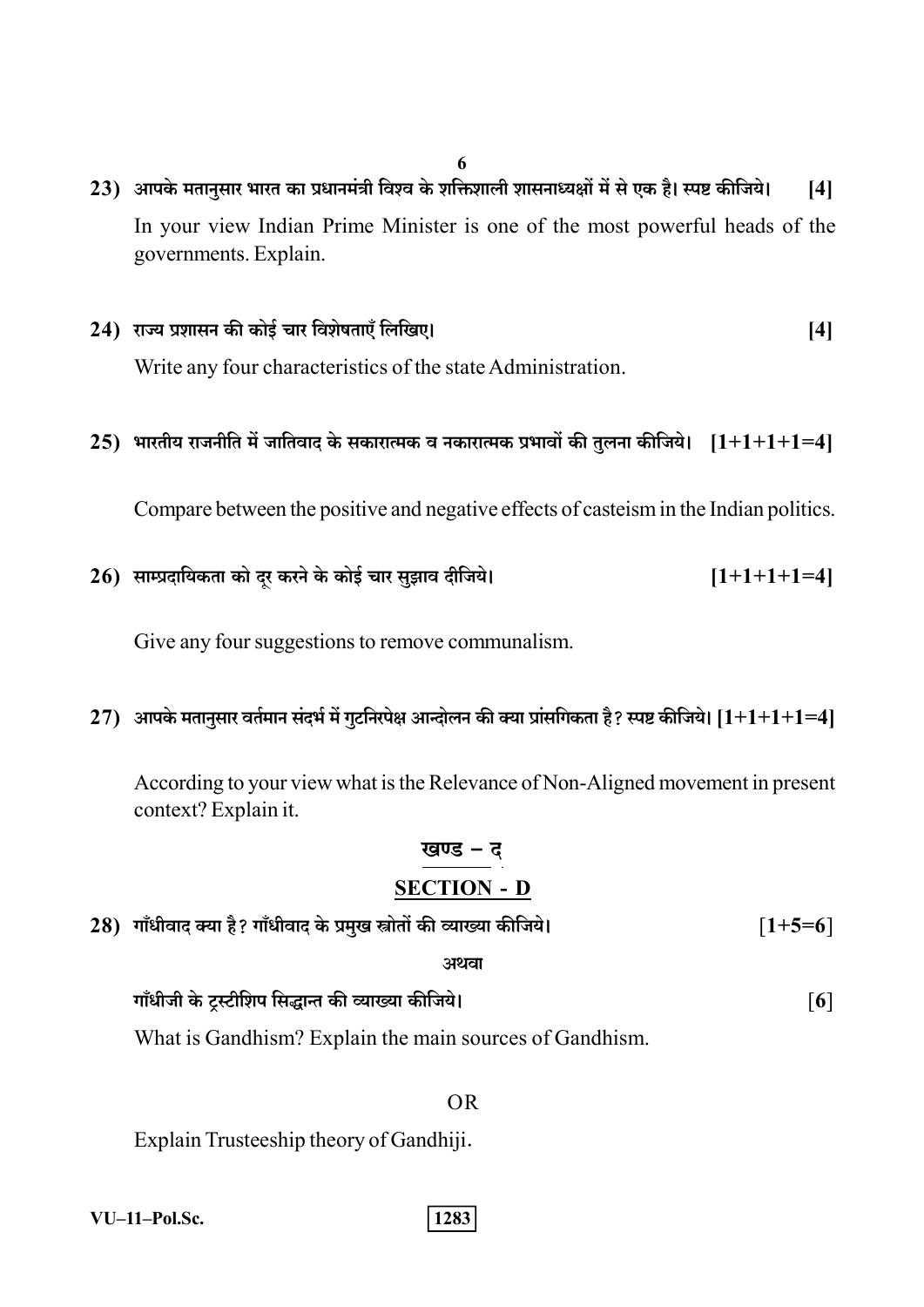29) नीति आयोग का गठन कब किया गया? इसके उद्देश्य व गठन के आधारों की विवेचना कीजिये। $[1+2+3=6]$ 

#### अथवा

## भारत में नव सामाजिक आन्दोलनों के श्रेणी विभाजन का वर्णन कीजिये।

When was NITI (National Institution For the Transforming India) was formed? Explain about the aims and bases of its formation.

#### $OR$

Describe the classification of New social movements.

## 30) भारत की विदेशनीति की मुख्य विशेषताओं का वर्णन कीजिये।

 $[6]$ 

### अथवा

संयुक्त राष्ट्र की सुरक्षा परिषद के गठन शक्तियों एवं कार्यों का आलोचनात्मक मूल्यांकन कीजिए।

Describe the main characteristics of Indian foreign policy.

## $OR$

Evaluate the composition, powers and functions of United Nation's Security Council.